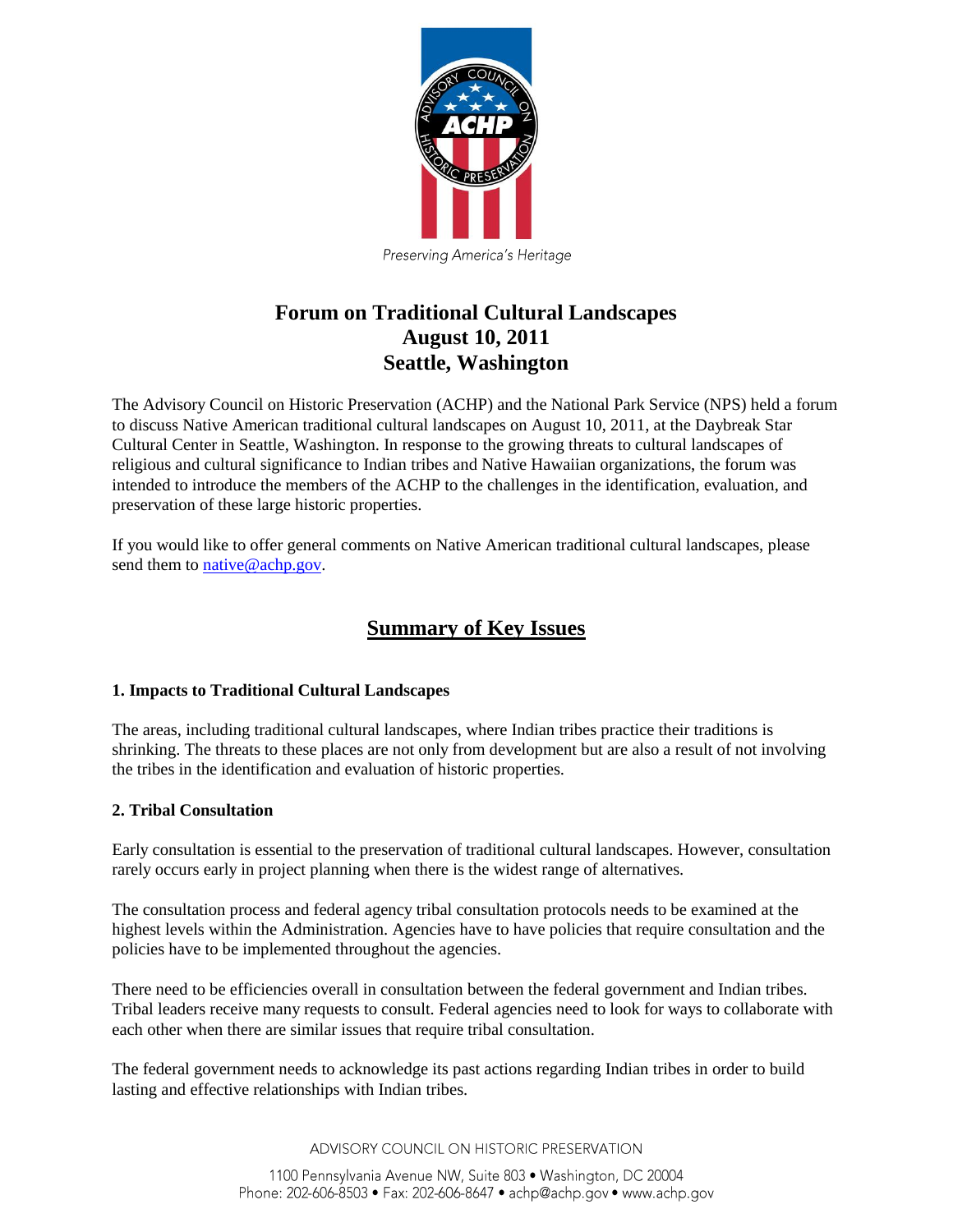#### **3. The Section 106 Process**

Often, the process (and consultation) begins after fundamental decisions are made about project location and siting. There often do not appear to be mechanisms in place to facilitate better planning on how large areas or landscapes could be identified and protected. Instead, impacts are addressed on a case-by-case basis, thus, planning is piecemeal and cumulative effects are not recognized and addressed.

The identification and evaluation of such historic properties is challenging on several levels:

Federal agencies tend to use archeologists to carry out the identification and evaluation rather than working with tribal experts.

While the ACHP's regulations require federal agencies to acknowledge the special expertise of Indian tribes and Native Hawaiian Organizations in evaluating historic properties of religious and cultural significance to them, it does not routinely happen. This may be for several reasons including lack of respect for traditional knowledge and lack of understanding about tribal history and culture by federal officials.

Few practitioners have adequate expertise to apply the National Register criteria to large historic properties including landscapes. In addition, there is uncertainty about adequate levels of documentation and what can be kept confidential. From the State Historic Preservation Officer (SHPO) perspective, the need for confidentiality can challenge a public agency's need for transparency in decision making and the ability to maintain administrative records of those decisions.

The National Register criteria do not adequately fit tribal and Native Hawaiian cultures. The criteria are not reflective of living communities.

There is no consensus or shared definition for traditional cultural landscapes of significance to Indian tribes and Native Hawaiian organizations. Perhaps the National Register should create another type of historic property.

The role of the SHPO in addressing impacts to these places can be challenging and each state has different standards and practices for addressing documentation needs and understanding of properties of significance to Indian tribes.

Federal agencies interpret not only the process and its requirements differently but also have different understandings about these kinds of historic properties.

There are very different views on the treatment of effects to traditional cultural landscapes. Non-native people tend to think in a linear fashion while native peoples tend to think cyclically. This difference in world view affects not only whether or not the significance of sacred places is understood but also how such places should be treated. These places are part of living communities and are their actual history.